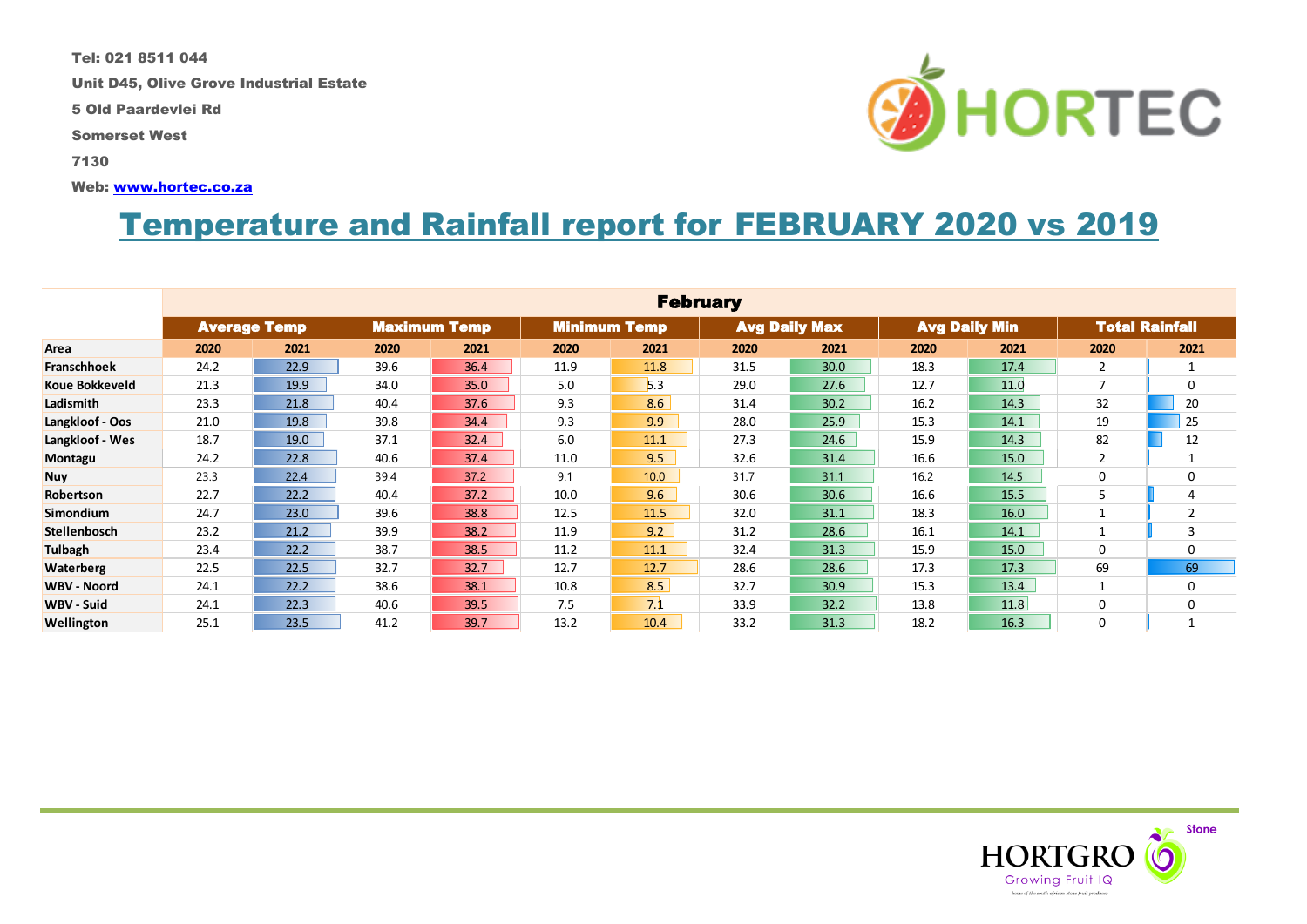# Monthly Heat Units & Growing degree days - February 2021 vs 2020

|                       |       | <b>February</b>                     | <b>February</b>   |                   |  |  |
|-----------------------|-------|-------------------------------------|-------------------|-------------------|--|--|
| Area                  |       | Heat Units (2020) Heat Units (2021) | <b>GDD (2020)</b> | <b>GDD (2021)</b> |  |  |
| <b>Franschhoek</b>    | 9907  | 8694                                | 43 <sub>3</sub>   | 383               |  |  |
| <b>Koue Bokkeveld</b> | 7872  | 6745                                | 316               | 260               |  |  |
| Ladismith             | 9268  | 7929                                | 400               | 343               |  |  |
| Langkloof - Oos       | 7656  | 6576                                | 338               | 281               |  |  |
| Langkloof - Wes       | 7656  | 6076                                | 338               | 266               |  |  |
| <b>Montagu</b>        | 9856  | 8611                                | 423               | 369               |  |  |
| <b>Nuy</b>            | 9251  | 8354                                | 404               | 359               |  |  |
| <b>Robertson</b>      | 8874  | 8180                                | 394               | 365               |  |  |
| <b>Simondium</b>      | 10203 | 8863                                | 440               | 386               |  |  |
| <b>Stellenbosch</b>   | 9210  | 7501                                | 396               | 318               |  |  |
| <b>Tulbagh</b>        | 9340  | 8215                                | 410               | 368               |  |  |
| <b>Waterberg</b>      | 8729  | 7846                                | 376               | 347               |  |  |
| <b>WBV - Noord</b>    | 9813  | 8203                                | 406               | 341               |  |  |
| <b>WBV - Suid</b>     | 9789  | 8303                                | 401               | 336               |  |  |
| Wellington            | 10497 | 9093                                | 456               | 388               |  |  |

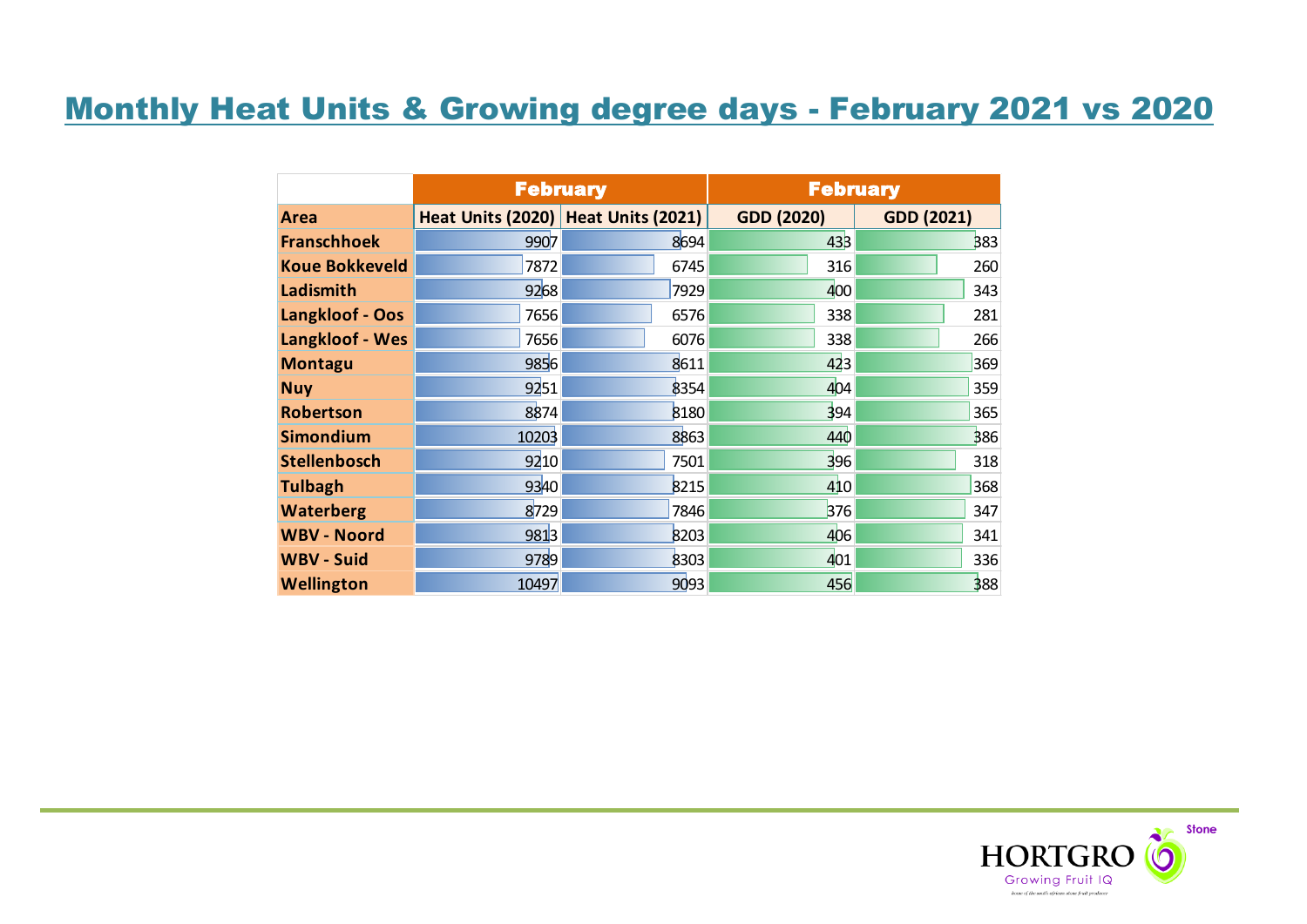|                       | Jul - Feb |                                     | <b>Jul - Feb</b>  |                   |  |  |
|-----------------------|-----------|-------------------------------------|-------------------|-------------------|--|--|
| <b>Area</b>           |           | Heat Units (2020) Heat Units (2021) | <b>GDD (2020)</b> | <b>GDD (2021)</b> |  |  |
| <b>Franschhoek</b>    | 50655     | 46933                               | 2221              | 2051              |  |  |
| <b>Koue Bokkeveld</b> | 33552     | 31512                               | 1230              | 1164              |  |  |
| Ladismith             | 49732     | 44691                               | 2047              | 1829              |  |  |
| Langkloof - Oos       | 39880     | 35981                               | 1655              | 1435              |  |  |
| Langkloof - Wes       | 40280     | 36643                               | 1737              | 1622              |  |  |
| <b>Montagu</b>        | 52534     | 48526                               | 2154              | 1959              |  |  |
| <b>Nuy</b>            | 49807     | 46226                               | 2083              | 1918              |  |  |
| <b>Robertson</b>      | 50815     | 46095                               | 2159              | 1950              |  |  |
| <b>Simondium</b>      | 48689     | 46298                               | 2150              | 2012              |  |  |
| <b>Stellenbosch</b>   | 46111     | 42438                               | 1957              | 1781              |  |  |
| <b>Tulbagh</b>        | 45135     | 39985                               | 1849              | 1514              |  |  |
| <b>Waterberg</b>      | 67796     | 60209                               | 2875              | 2570              |  |  |
| <b>WBV - Noord</b>    | 43214     | 39817                               | 1756              | 1602              |  |  |
| <b>WBV - Suid</b>     | 42785     | 40250                               | 1702              | 1572              |  |  |
| <b>Wellington</b>     | 52554     | 47891                               | 2232              | 1997              |  |  |

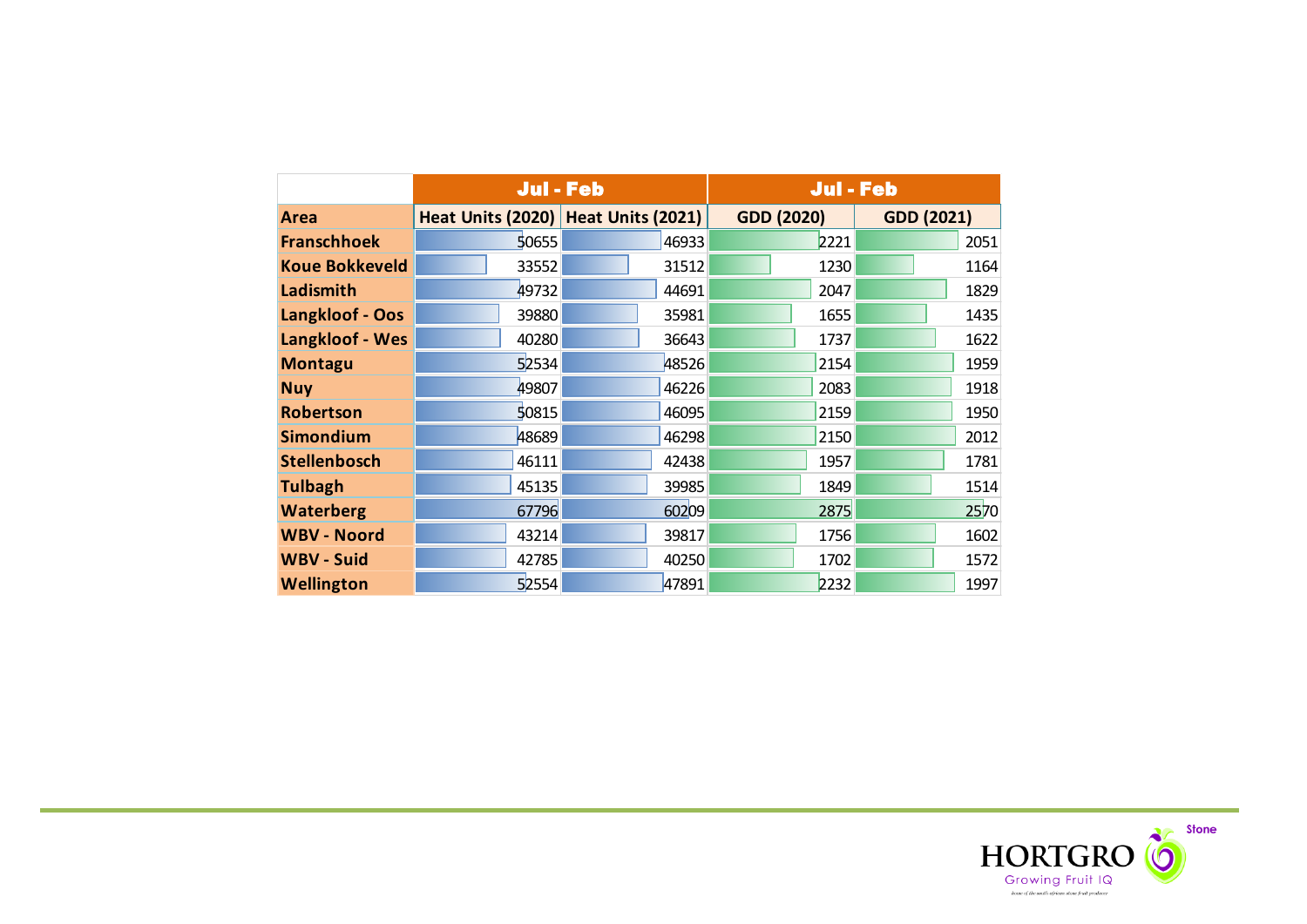Tel: 021 8511 044

Unit D45, Olive Grove Industrial Estate

5 Old Paardevlei Rd

Somerset West

7130

#### Web: [www.hortec.co.za](http://www.hortec.co.za/)

## Temperature and Rainfall report for FEBRUARY 2021 vs 2020

|                       |      |                     |      |                     |      | <b>February</b>     |      |                      |      |                      |                          |                       |
|-----------------------|------|---------------------|------|---------------------|------|---------------------|------|----------------------|------|----------------------|--------------------------|-----------------------|
|                       |      | <b>Average Temp</b> |      | <b>Maximum Temp</b> |      | <b>Minimum Temp</b> |      | <b>Avg Daily Max</b> |      | <b>Avg Daily Min</b> |                          | <b>Total Rainfall</b> |
| Area                  | 2020 | 2021                | 2020 | 2021                | 2020 | 2021                | 2020 | 2021                 | 2020 | 2021                 | 2020                     | 2021                  |
| <b>Elgin</b>          | 20.7 | 19.6                | 34.4 | 31.5                | 12.2 | 11.4                | 26.7 | 26.4                 | 15.7 | 14.3                 | 10                       | 11                    |
| <b>Ermelo</b>         | 18.0 | 17.4                | 29.6 | 29.7                | 8.1  | 7.5                 | 24.2 | 22.7                 | 12.8 | 13.3                 | 33                       | 179                   |
| Greyton               | 21.0 | 21.3                | 38.5 | 35.0                | 10.8 | 8.0                 | 29.6 | 29.2                 | 16.6 | 14.6                 | 21                       | 29                    |
| <b>Koue Bokkeveld</b> | 21.3 | 19.9                | 34.0 | 35.0                | 5.0  | 5.3                 | 29.0 | 27.6                 | 12.7 | 11.0                 | $\overline{\phantom{a}}$ | 0                     |
| Langkloof - Oos       | 21.0 | 19.8                | 39.8 | 34.4                | 9.3  | 9.9                 | 28.0 | 25.9                 | 15.3 | 14.1                 | 19                       | 25                    |
| Langkloof - Wes       | 18.7 | 19.0                | 37.1 | 32.4                | 9.9  | 11.1                | 27.3 | 24.6                 | 15.9 | 14.3                 | 82                       | 12                    |
| Piketberg             | 22.1 | 23.0                | 37.9 | 40.4                | 9.8  | 12.0                | 31.0 | 33.2                 | 13.7 | 15.4                 | 3                        | $\overline{2}$        |
| Villiersdorp          | 21.7 | 20.6                | 38.7 | 34.0                | 8.7  | 9.4                 | 29.5 | 28.2                 | 15.6 | 14.4                 | 11                       | 0                     |
| Vrystaat              | 18.8 | 18.2                | 31.5 | 29.2                | 9.3  | 9.8                 | 26.3 | 25.2                 | 12.9 | 13.0                 | 91                       | 156                   |
| Vyeboom               | 21.1 | 20.6                | 36.7 | 33.6                | 10.2 | 10.1                | 28.1 | 27.7                 | 15.7 | 14.9                 | 8                        | 4                     |
| <b>WBV - Noord</b>    | 24.1 | 22.2                | 38.6 | 38.1                | 10.8 | 8.5                 | 32.7 | 30.9                 | 15.3 | 13.4                 |                          | 0                     |
| <b>WBV - Suid</b>     | 24.1 | 22.3                | 40.6 | 39.5                | 7.5  | 7.1                 | 33.9 | 32.2                 | 13.8 | 11.8                 | 0                        | 0                     |
| <b>Wolseley</b>       | 23.9 | 22.9                | 41.2 | 39.4                | 8.4  | 10.1                | 33.1 | 32.2                 | 16.4 | 15.1                 | 8                        |                       |